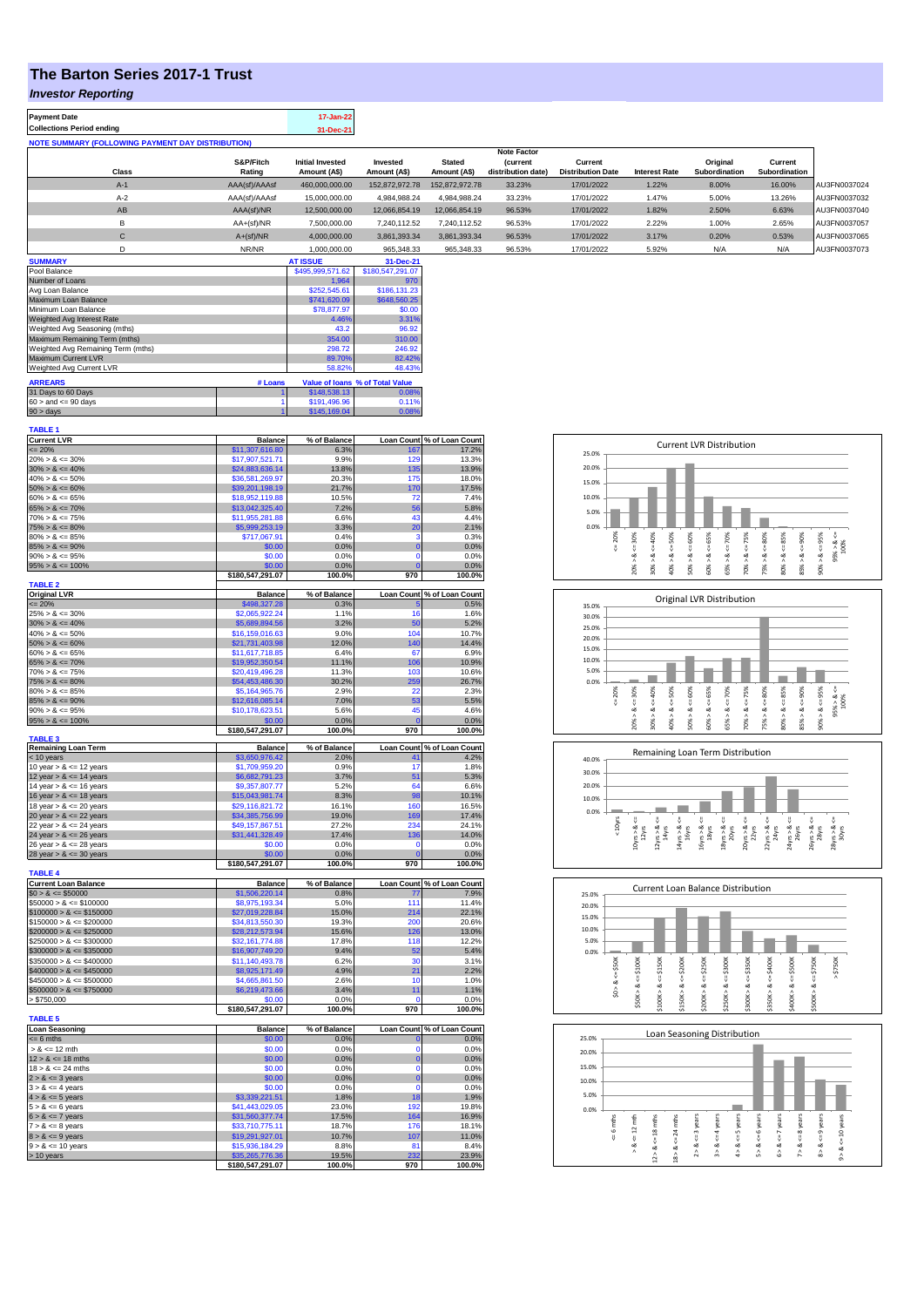# **The Barton Series 2017-1 Trust**

## *Investor Reporting*

| <b>Payment Date</b>                      |                  | 17-Jan-22         |                   |                                               |
|------------------------------------------|------------------|-------------------|-------------------|-----------------------------------------------|
| <b>Collections Period ending</b>         |                  | 31-Dec-21         |                   |                                               |
| TABLE <sub>6</sub>                       |                  |                   |                   |                                               |
| Postcode Concentration (top 10 by value) | <b>Balance</b>   | % of Balance      | <b>Loan Count</b> | % of Loan Count                               |
| 2650                                     | \$4,297,318.31   | 2.4%              | 9۴                | 2.7%                                          |
| 2905                                     | \$4,271,854.56   | 2.4%              | 18                | 1.9%                                          |
| 5108                                     | \$3,679,064.81   | 2.0%              | 26                | 2.7%                                          |
| 5109                                     | \$3,481,910.76   | 1.9%              | 22                | 2.3%                                          |
| 2615                                     | \$3,293,973.93   | 1.8%              | 15                | 1.5%                                          |
| 5118                                     | \$3.151.090.92   | 1.7%              | 17                | 1.8%                                          |
| 2602                                     | \$3,019,754.50   | 1.7%              | 14                | 1.4%                                          |
| 6210                                     | \$2,656,389.00   | 1.5%              | 18                | 1.9%                                          |
| 2617                                     | \$2,654,046.06   | 1.5%              | 12                | 1.2%                                          |
| 6208                                     | \$2,496,641.04   | 1.4%              | 10                | 1.0%                                          |
| <b>TABLE 7</b>                           |                  |                   |                   |                                               |
| <b>Geographic Distribution</b>           | <b>Balance</b>   | % of Balance      | <b>Loan Count</b> | % of Loan Count                               |
| <b>Australian Capital Territory</b>      | \$31,834,595.64  | 17.6%             | 145               | 14.9%                                         |
| New South Wales                          | \$28,321,824.89  | 15.7%             | 146               | 15.1%                                         |
| Northern Territory                       | \$691,880.01     | 0.4%              | 3                 | 0.3%                                          |
| Queensland                               | \$5,391,821.65   | 3.0%              | 25                | 2.6%                                          |
| South Australia                          | \$74,828,495.07  | 41.4%             | 467               | 48.1%                                         |
| Tasmania                                 | \$0.00           | 0.0%              | 1                 | 0.1%                                          |
| Victoria                                 | \$4,227,639.13   | 2.3%              | 20                | 2.1%                                          |
| Western Australia                        | \$35,251,034.68  | 19.5%             | 163               | 16.8%                                         |
|                                          | \$180,547,291.07 | 100.0%            | 970               | 100.0%                                        |
| <b>TABLE 8</b>                           |                  |                   |                   |                                               |
| Metro/Non-Metro/Inner-City               | <b>Balance</b>   | % of Balance      | <b>Loan Count</b> | % of Loan Count                               |
| Metro                                    | \$142,317,084.46 | 78.8%             | 763               | 78.7%                                         |
| Non-metro                                | \$37,931,263.23  | 21.0%             | 206               | 21.2%                                         |
| Inner city                               | \$298,943.38     | 0.2%              |                   | 0.1%                                          |
|                                          | \$180,547,291.07 | 100.0%            | 970               | 100.0%                                        |
| <b>TABLE 9</b>                           |                  |                   |                   |                                               |
| <b>Property Type</b>                     | <b>Balance</b>   | % of Balance      |                   | Loan Count % of Loan Count                    |
| <b>Residential House</b>                 | \$165,959,172.05 | 91.9%             | 886               | 91.3%                                         |
| <b>Residential Unit</b>                  | \$12,883,686.01  | 7.1%              | 76                | 7.8%                                          |
| Rural                                    | \$0.00           | 0.0%              | $\mathbf 0$       | 0.0%                                          |
| Semi-Rural                               | \$0.00           | 0.0%              | $\Omega$          | 0.0%                                          |
| <b>High Density</b>                      | \$1.704.433.01   | 0.9%              |                   | 0.8%                                          |
| <b>TABLE 10</b>                          | \$180,547,291.07 | 100.0%            | 970               | 100.0%                                        |
| <b>Occupancy Type</b>                    | <b>Balance</b>   | % of Balance      | <b>Loan Count</b> | % of Loan Count                               |
| Owner Occupied                           | \$145,878,781.08 | 80.8%             | 784               | 80.8%                                         |
|                                          |                  |                   |                   |                                               |
|                                          |                  | 19.2%             | 186               |                                               |
| Investment                               | \$34,668,509.99  | 100.0%            | 970               |                                               |
| TABLE <sub>11</sub>                      | \$180,547,291.07 |                   |                   |                                               |
| <b>Employment Type Distribution</b>      | <b>Balance</b>   | % of Balance      |                   | 19.2%<br>100.0%<br>Loan Count % of Loan Count |
| Contractor                               | \$2,469,707.19   | 1.4%              | 15                |                                               |
| Pay-as-you-earn employee (casual)        | \$7,596,180.28   | 4.2%              | 45                |                                               |
| Pay-as-you-earn employee (full time)     | 137,925,832.06   | 76.4%             | 721               |                                               |
| Pay-as-you-earn employee (part time)     | \$13,336,132.81  | 7.4%              | 79                |                                               |
| Self employed                            | \$8,108,879.99   | 4.5%              | 41                | 4.6%<br>74.3%<br>8.1%<br>4.2%                 |
| No data                                  | \$11,110,558.74  | 6.2%              | 69                | 7.1%                                          |
| Director                                 | \$0.00           | 0.0%              | $\mathbf{0}$      | 0.0%                                          |
|                                          | \$180,547,291.07 | 100.0%            | 970               | 100.0%                                        |
| <b>TABLE 12</b>                          |                  |                   |                   |                                               |
| <b>LMI Provider</b>                      | <b>Balance</b>   | % of Balance      |                   |                                               |
| OBE                                      | \$166,403,977.76 | 92.2%             | 911               |                                               |
| Genworth                                 | \$14,143,313.31  | 7.8%              | 59                | Loan Count % of Loan Count<br>93.9%<br>6.1%   |
|                                          | \$180,547,291.07 | 100.0%            | 970               | 100.0%                                        |
| <b>TABLE 13</b><br><b>Arrears</b>        | <b>Balance</b>   | % of Balance      | <b>Loan Count</b> | % of Loan Count                               |
| <= 0 days                                | \$176,509,852.98 | 97.8%             | 951               | 98.0%                                         |
| $0 >$ and $\leq 30$ days                 | \$3,552,233,96   | 2.0%              | 16                | 1.6%                                          |
| $30 >$ and $\leq 60$ days                | \$148,538.13     | 0.1%              | 1                 | 0.1%                                          |
|                                          | \$191,496.96     | 0.1%              | 1                 | 0.1%                                          |
| $60 >$ and $\leq 90$ days<br>90 > days   | \$145,169.04     | 0.1%              | 1                 | 0.1%                                          |
|                                          | \$180,547,291.07 | 100.0%            | 970               | 100.0%                                        |
| TABLE 14                                 |                  |                   |                   |                                               |
| <b>Interest Rate Type</b>                | <b>Balance</b>   | % of Balance      |                   | Loan Count % of Loan Count                    |
| Variable                                 | \$135,517,567.98 | 75.1%             | 770               | 79.4%                                         |
| Fixed                                    | \$45,029,723.09  | 24.9%             | 200               | 20.6%                                         |
|                                          | \$180,547,291.07 | 100.0%            | 970               |                                               |
| <b>TABLE 15</b>                          |                  |                   |                   | 1.5%<br>100.0%                                |
| <b>Weighted Ave Interest Rate</b>        | <b>Balance</b>   | <b>Loan Count</b> |                   |                                               |
| <b>Fixed Interest Rate</b>               | 2.74%            | 200               |                   |                                               |
|                                          |                  |                   |                   |                                               |
| TABLE 16                                 |                  |                   |                   |                                               |
| <b>COVID-19 Impacted Loan</b>            | Impacted (#)     | Impacted (%)      | Impacted (\$)     |                                               |
|                                          |                  | 0.00%             | \$0.00            |                                               |
| TABLE 16                                 |                  |                   |                   |                                               |

| Foreclosure, Claims and Losses (cumulative) | <b>Balance</b> | <b>Loan Count</b> |
|---------------------------------------------|----------------|-------------------|
| Properties foreclosed                       | \$73,685.93    |                   |
| Claims submitted to mortgage insurers       | \$70,056,08    |                   |
| Claims paid by mortgage insurers            | \$70,056,08    |                   |
| loss covered by excess spread               | \$3,629.85     |                   |
| Amount charged off                          | \$0.00         |                   |

Please note: Stratified data excludes loans where the collateral has been sold and there is an LMI claim pending.